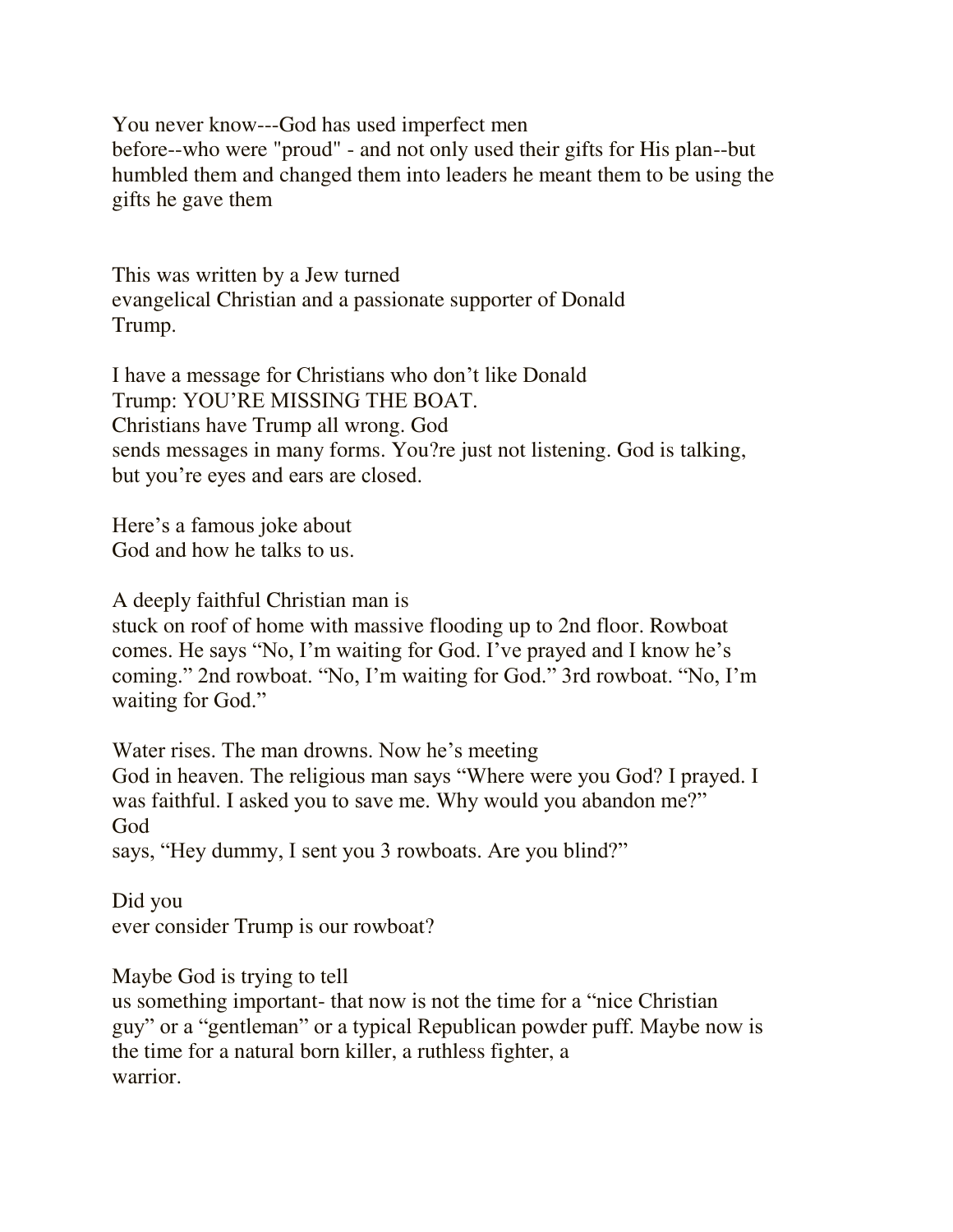Because right about now we need a miracle, or America is finished.

Maybe the rules of gentleman don't apply here. Maybe a gentleman and "all-around nice Christian" would lead us to slaughter.

Or do you want another Mitt Romney, Bob Dole, John McCain, Gerald Ford or Paul Ryan? Did any of them win? Did they lead the GOP to 'the promised land'? Did they change the direction of America? No, because if you don't win, you have no say.

Paul Ryan couldn't even deliver his own state Wisconsin!

And as leader of the House,

Paul Ryan rolls over to Obama like my dog rolls over for a scrap of food, or a steak bone. He's a useful idiot. Nice, but obedient. I mean Paul Ryan's not my dog. My dog is actually a pretty good defender and loyal.

Maybe God is knocking on your door so loud, but you're not listening. Maybe God understands we need a "war leader" at this moment in time. Maybe God understands if we don't win this election, America is dead. It's over. The greatest nation in world history will be gone. Finished. Kaput. Adios.

And with one last breath, maybe

what we need to save us at the last second, is someone different. Someone you haven't ever experienced before- because you weren't raised in rough and tumble New York where nothing good gets accomplished unless you're combative, aggressive, outrageous, on offense at all times, and maybe just a tad arrogant too.

Someone with a personality you've never seen on stage at your church.

Maybe, just maybe, being a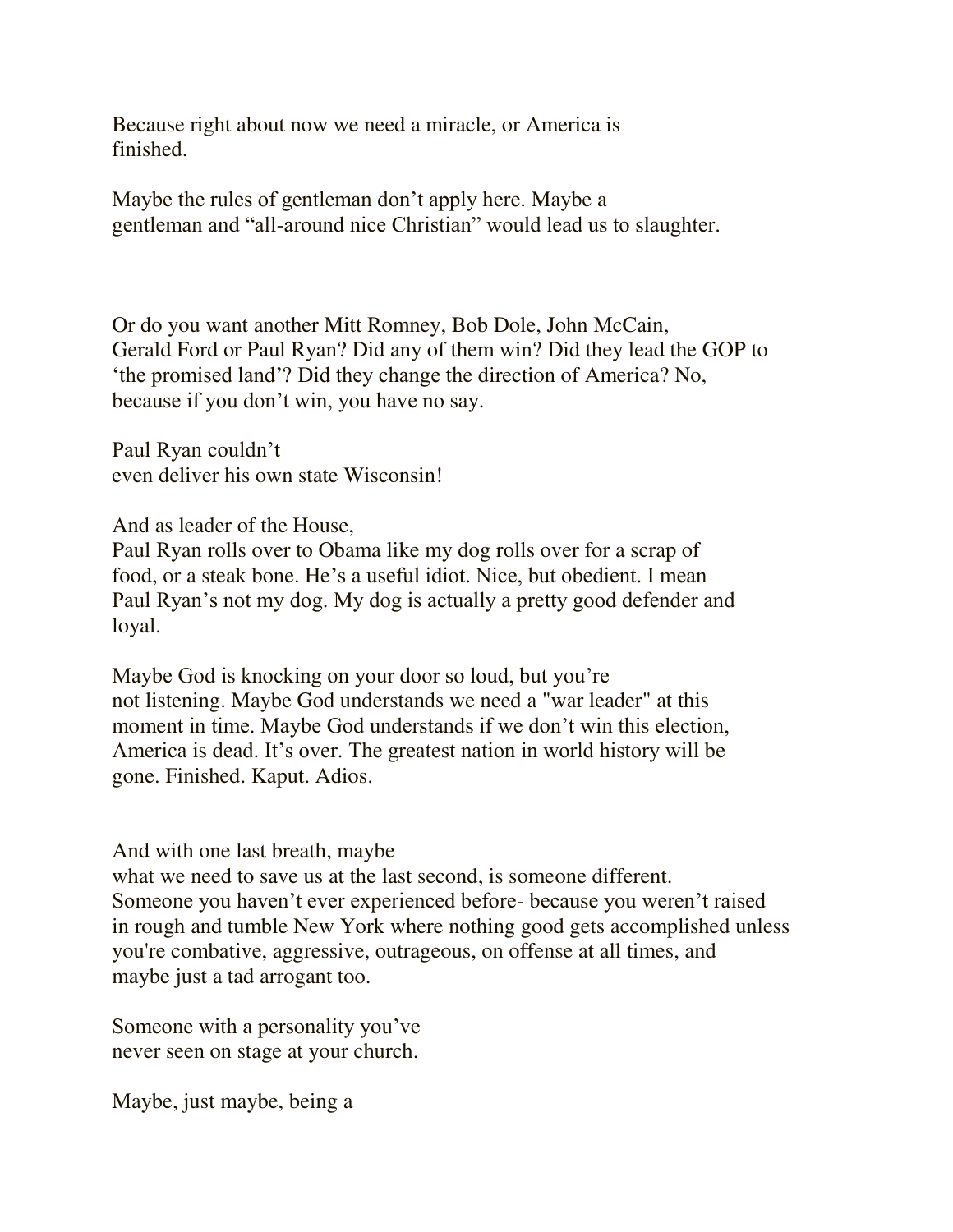nice gentlemanly Christian would not beat Hillary, and her billion dollars, and her best friends in the media who will unleash the dogs of hell upon the GOP nominee.

I guess you think God is only nice and gentlemanly. Really? Then you've missed the whole point of the Bible. When necessary God is a pretty tough guy. When necessary, God strikes with pain, death and destruction. When necessary, God inflicts vengeance.

Maybe you think God couldn't possibly be associated with someone like Trump. Trump is too vicious, rude and crude.

When we won WWII, was God "nice?" Were we gentlemanly when defeating Hitler? Were we gentlemanly when firebombing Germany? Were we gentlemanly when dropping atomic bombs on Japan? Is God ever "nice" on the battlefield? Or does he send us vicious SOB?s like General George S. Patton, so the good guys can defeat evil?

It's pretty clear to me God sends unique people to be "war leaders." That's a different role than a pastor or church leader. God understands that.

Maybe God purposely sent Trump instead of the nice Republican powder puffs like Paul Ryan, or Mitt Romney, or John Kasich because he wants us to win.

## And maybe it's time to re-define

"nice." Maybe Mitt Romney and Paul Ryan aren't nice at all- because they led us to defeat. And losing again would mean the end of America. And God can't allow that.

Maybe Romney and Ryan mean well, but the road to hell is paved with good intentions.

Or maybe they're just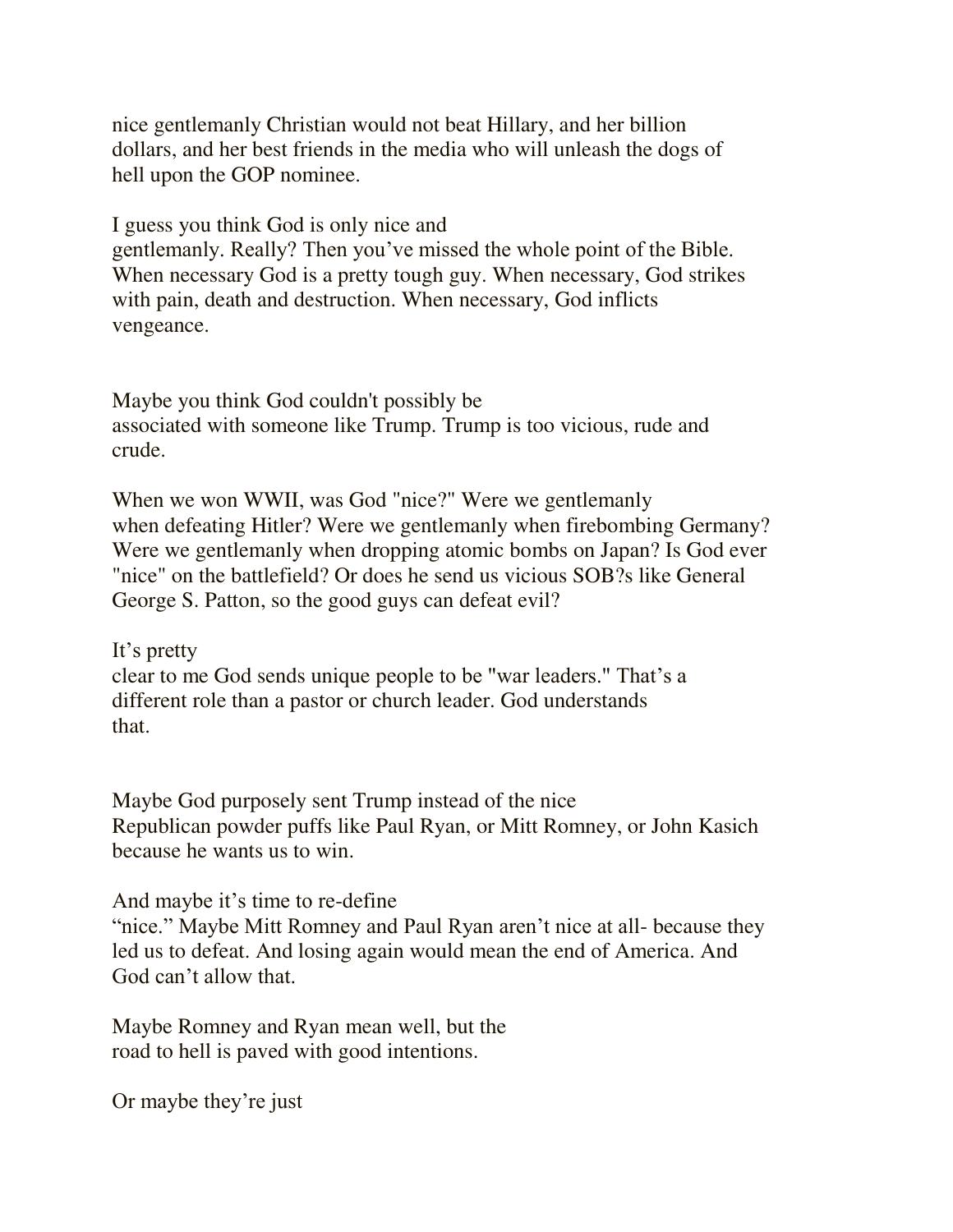jealous they had their chance and blew it. Maybe they'd rather help elect Hillary than allow a Trump victory that would make them look weak, feckless and incompetent.

I was reading the Bible this morning and I found the perfect verse that explains the success of Donald Trump.

"Even the youths shall faint and be weary, And the young men shall utterly fall, But those who wait on the Lord shall renew their strength; They shall mount up with wings like eagles, They shall run and not be weary, They shall walk and not faint." (Isiah 40:30-31)

It's almost like God created this verse for Donald Trump and this moment in history.

Trump is our energy. More

energy than any candidate EVER. He took on the 16 best candidates in GOP history...all younger than him...all with better political credentials...and destroyed them with his energy. You mean that kind of energy in a 70-year old isn't inspired by God?

Trump renews our strength. Or does the all-time record turnout and all-time record votes for a GOP presidential primary candidate not define "strength?"

With Trump we mount up with wings like eagles. With Trump as our leader there is nothing we can't do. Any man that can build skyscrapers in Manhattan and vanquish 16 presidential opponents, while spending almost nothing can lead us to the heights of eagles.

With Trump we run, we are not weary. Just when we get tired of the fight against Obama, Hillary, big government, big business, big media, big unions...just when it all seems impossible to overcome the powerful forces of evil... along comes Trump to re-energize us.